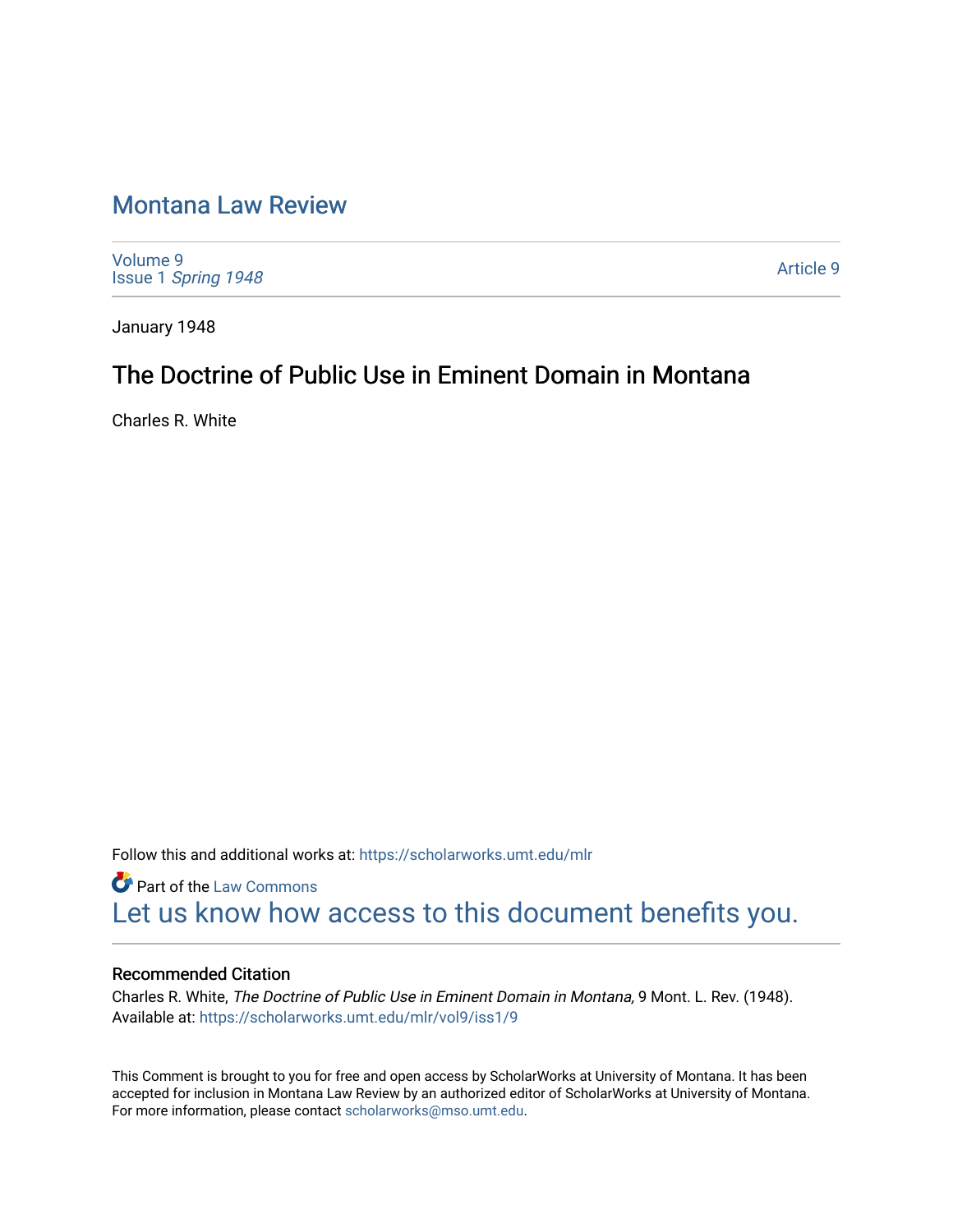# **The Doctrine of Public Use in Eminent Domain in Montana**

Eminent domain is a power inherent in all sovereignties and is defined as the right of the nation or the state or those to whom the power has been lawfully delegated, to appropriate for public use every description of private property upon the payment of just compensation.<sup>1</sup> The exercise of this power by the federal government is limited **by** the Fifth Amendment of the Constitution of the United States,2 while its exercise **by** the states is limited by the Fourteenth Amendment of the Federal Constitution<sup>3</sup> as well as by the constitutional provisions of the states. The power itself can be exercised only by virtue of legislative authority, and whether or not the exercise of the power under such legislative enactments is within the federal and state constitutional provisions is a judicial question. <sup>4</sup>

Few states have constitutional provisions stating that private property cannot be taken for a private use, but all courts, although they offer different reasons for their conclusions, are unanimous in holding that such cannot be done. Although courts are in agreement as to this principle, here unanimity ceases, and what will constitute a public use has been provocative of many and divergent views. Some of these decisions may be reconciled by the different constitutional and legislative provisions in the various states. In others, the divergency may be due to the difference in climatic and geographical conditions, and in still others the results do not appear so divergent after consideration of the localities' changing needs. Nevertheless, there are decisions which cannot be reconciled. There are those courts which hold that public use is that public benefit which is material and necessary to the development of the natural resources of the

3U. S. CONST. 14th Amend. provides: ". . . Nor shall any state deprive any person of life, liberty, or property, without due process of law; nor deny to any person within its jurisdiction the equal protection of the **laws."**

4 Komposh v. Powers **(1926)** 75 Mont. 493, 244 P. **298,** 48 **S.** Ct. **156, 275 U.** S. 504, **73** L. **Ed.** 396.

lCity of Cincinnati v. Louisville & **N.** R. Co. **(1912) 32 S.** Ct. **267,** 22 **U. S. 390, 56** L. **Ed.** 481.

**<sup>2</sup>U. S. CONST.** 5th Amend. provides: "No person shall be deprived of life, liberty, or property, without due process of **law. . . .** Nor shall private property be taken for **a** public use without just compensation." **<sup>3</sup> U. S. CONST.** 14th Amend. provides: **". . .** Nor shall any state deprive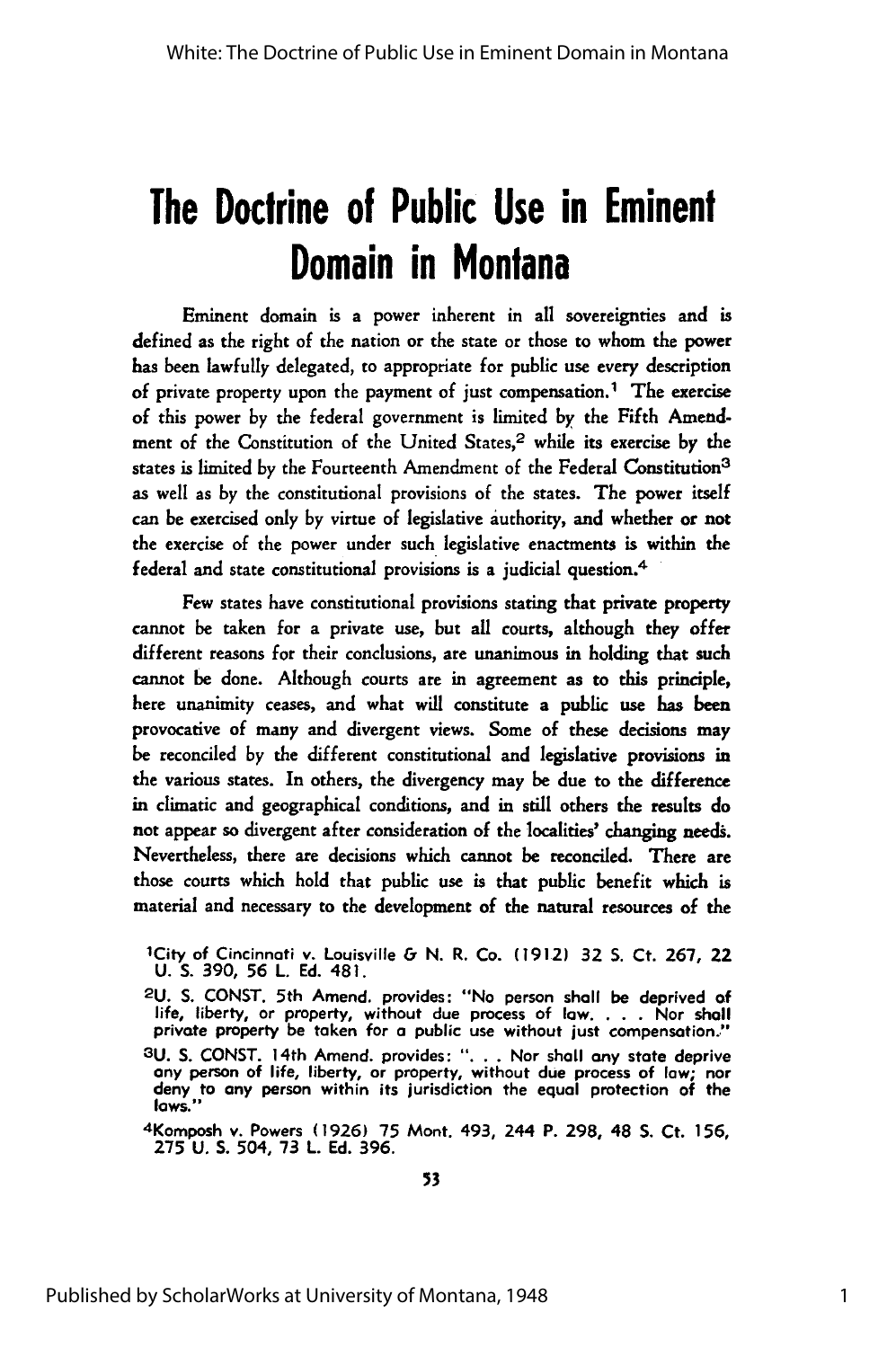state. An opposite view is that to constitute a public use, the public or some appreciable part thereof must assume control of the property taken, or that the right to the use of the property must pass to the state or the public.

Perhaps the most common instances of the exercise of eminent domain in the early history of our country arose in the New England states, where land adjacent to streams was condemned in order to allow for the erection of dams to furnish power to grist mills and saw mills. The most frequently cited case involving this situation is that of *Olmstead v. Camp,6* a Connecticut decision, whegein the court stated:

**"...** . Any appropriating of private property under its right of eminent domain for purposes of great advantage to the community is a taking for a public use."

The court held that although one individual was to obtain direct gain or benefit from the operation of the mill, the community being in need **of** it, the condemnation was justified.

Another early decision is *The Bellona Company's Case,6* in which the court in speaking of the public use requirement in eminent domain, expressed itself as follows:

"The exercise of this power of the government of the state is not confined to those cases only in which- the private property taken is to be applied immediately, directly and exclusively to some public use, as to the making of an open highway or the like; for it is enough if it clearly appears that the application of such private property to the proposed new use will be attended by a material public benefit; which would not be so immediately and effectively produced."

Similar definitions of the term are numerous among the early decisions.<sup>7</sup>

A problem similar to that presented by these early decisions, and one which arises frequently in the western states, is whether land may be condemned for the purpose of constructing an irrigation ditch. In a California decision, *Graverly Ford Canal Co. v. Pope* **&,** *Talbot Land Co.,8* the plaintiff, a mutual irrigation company, sought to condemn a right of

54

https://scholarworks.umt.edu/mlr/vol9/iss1/9

**<sup>6(1886)</sup> 33** Conn. **532,** 89 Am. **D.** 221.

**<sup>6(1831)</sup> 3** Bland 442 **(Md.).** 7See: Brown v. Beotty **(1857)** 34 Miss. **227,** condemnation for railroad right of way; Amoskeag **Mfg.** Co. v. Head **(1876) 56 N.** Homp. **386,** condemnation of land necessitated by erection of a dam for mill power<br>purposes; Concord R. Co. v. Greely (1845) 17 N. Hamp. 47, condemnation for railroad right of way; Talbot v. Hudson (1860) 16 Gray 417 (Mass.), flooding of land **by** mill dam. **8(1918)36 Cal. App." 717, 178** P. **150.**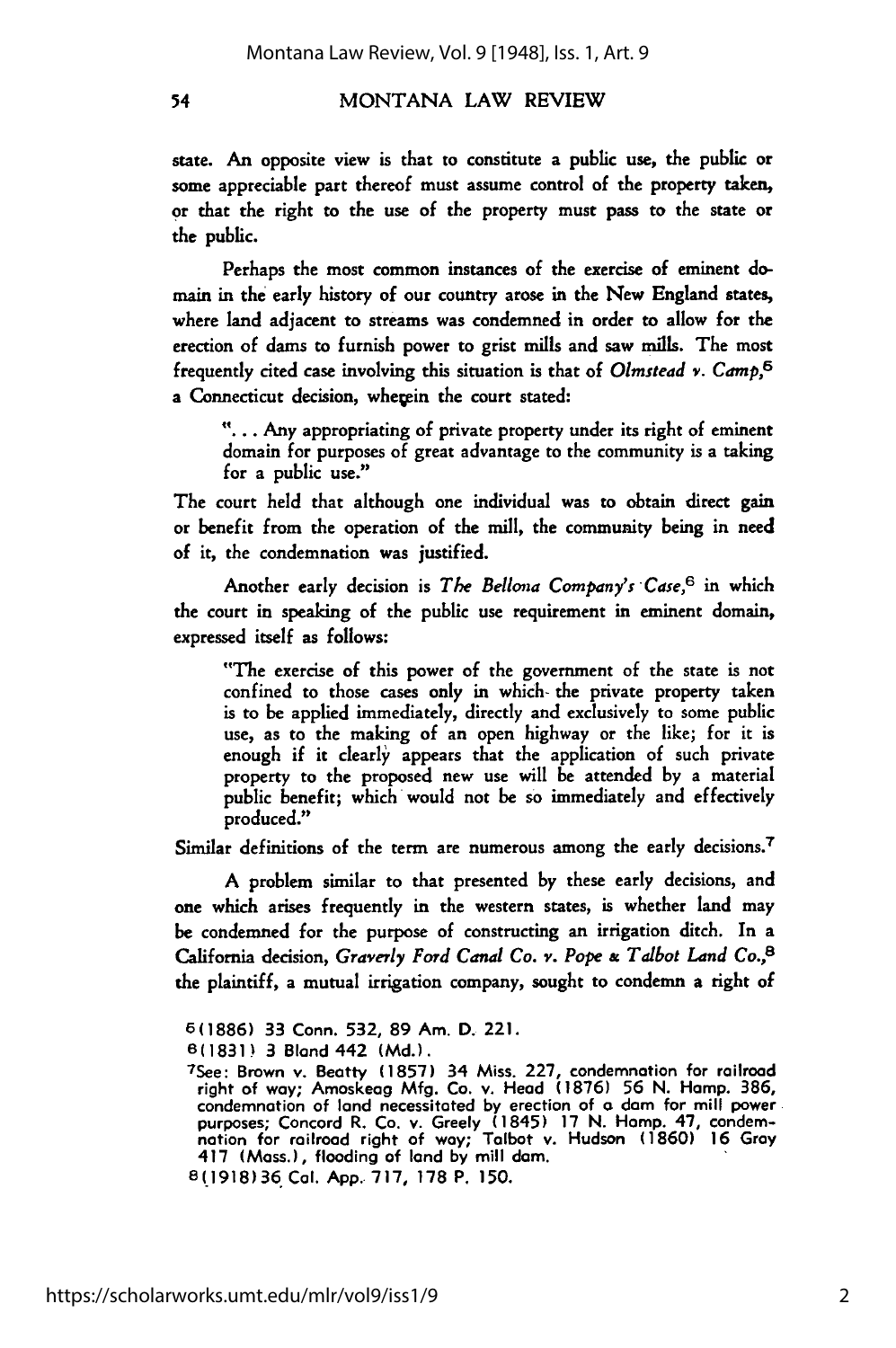55

## NOTE AND COMMENT

way through defendant's land for the construction of an irrigation ditch designed to irrigate seventeen thousand acres of land. Plaintiff relied on a statute declaring irrigation to be a public use. The court held that since the irrigation contemplated by the plaintiff was to be devoted to his lands but to none others, it did not qualify under the statute.

In the Oregon case of *Smith v. Cameron,9* plaintiff sought to enlarge an irrigation ditch already existing on the defendant's land to allow irrigation of his **160** acres of semi-arid farm land. Here, plaintiff relied on a statute providing for a right to enlarge an existing irrigation system on the land of another to provide irrigation of petitioner's land. The Oregon Supreme Court held, as did the California Supreme Court, that there was no public use involved. In each of the two cases just mentioned the court defined public use in terms of a duty devolving on the individual or corporation to furnish the public with the use intended and took the position that the public must be entitled as a matter of right to use or enjoy the property taken.

The above cases pronounce a doctrine which has likewise been adopted in the state of Washington. In the case of *Healy Lumber Co. v. Morris*,<sup>10</sup> plaintiff sought to condemn certain land and waters for a logging road and waterway to enable it to carry on logging operations on its property. It relied on a statute which authorized the condemnation of land for logging roads, water-courses, etc., to enable the owner of timber to reach a railroad, highway or stream. The Washington Supreme Court, in holding the statute unconstitutional, said that it violated the constitutional provision forbidding the taking of private property for a private use. The court conceded that there were decisions which held that a public use existed where the community or state would enjoy a material benefit from such condemnation, but added that it felt that such interpretation was a dangerous and unwarranted extension **of** the doctrine, and one which tended to encroach upon private rights.<sup>11</sup>

**9(1922) 106** Ore. **1,** 210 P. 716, **27** A.L.R. 510.

10(1903)33 Wash. 490, 74 P. 781, 63 L.R.A. 820, 99 Am. St. Rep. 964. 11Cases in accord: Anderson v. Smith-Powers (1914i **710** Ore. **276, 139** P. 736, L.R.A. **1916B** 1089; Hammond Lumber Co. v. Public Service Comm. **(1920)** 96 Ore. **595, 189** P. 639, 9 A.L.R. **1223;** Witham v. Osburn **(1873)** 4 Ore. **319, 18** Am. Rep. 287; Lorenz v. Jacob **(1883)** 63 Cal. 73; Thayer v. Calif. Development Co. **(1912)** 164 **Cal. 117, 128** P. 21; State ex rel. Puget Sound Power **&** Light Co.. v. Superior Court of Snohomish County et **al.** (1925) **133** Wash. **308,** 233 P. **651;** State ex rel. Chelan Electric Co. v. Superior Court for Chelan County (1927) 142 Wash. 270, 253 P. 115, 58 A.L.R. 779.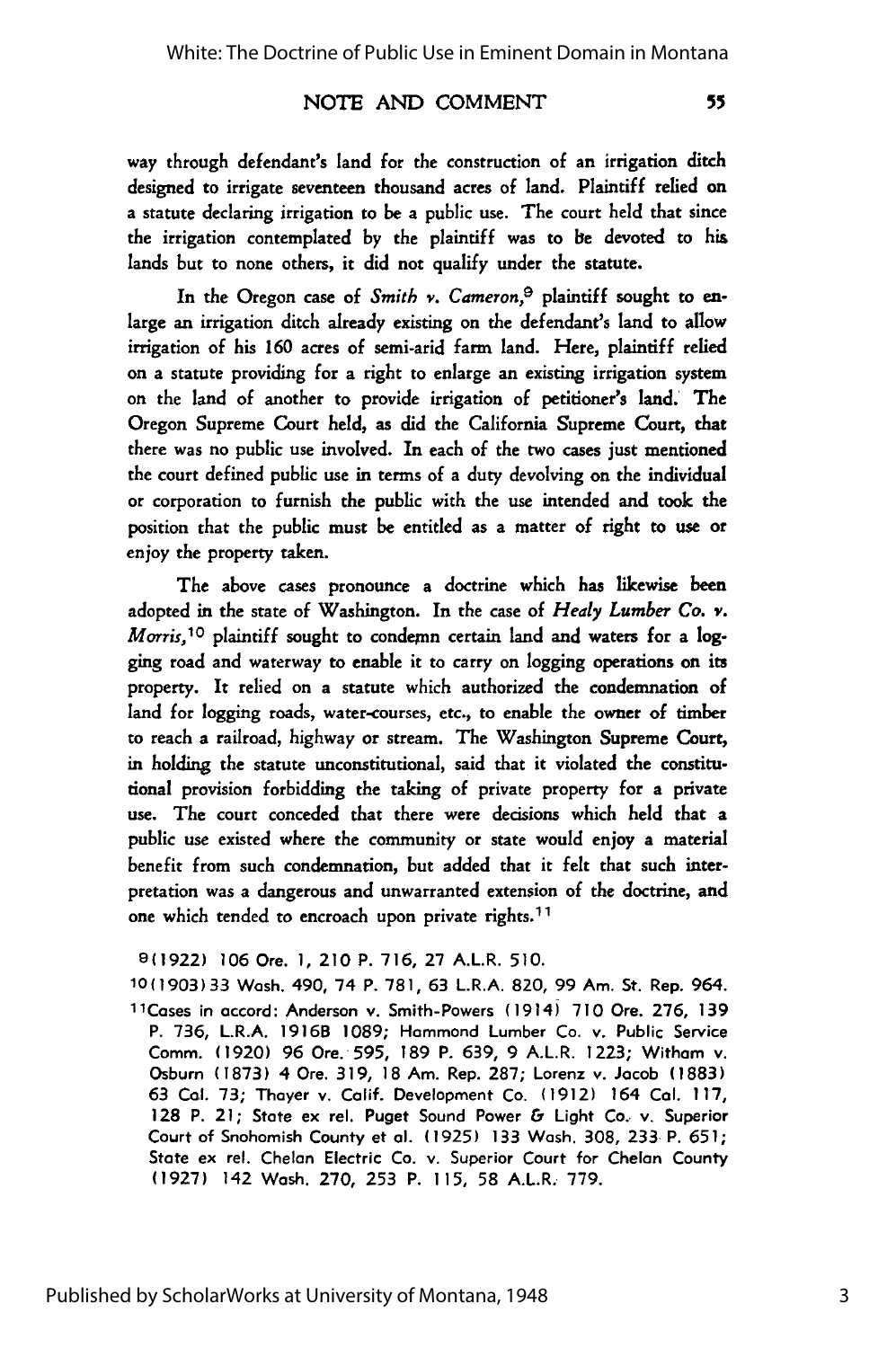However, there are other jurisdictions which have taken a different view. In the case of *Nash v. Clark,12* plaintiff sought to condemn a right of way in a ditch owned by the defendants for the purpose of conveying water to his land. The pertinent provision of the statute upon which the plaintiff based his right of action was as follows:

"When any person desires to convey water for irrigation or other beneficial purpose, and there is a canal or ditch already constructed on the property of another that can be enlarged to carry the required quantity, then such person shall have the right to enlarge the ditch by compensating the owner for any damages caused thereby"<sup>13</sup>

The court, in recognizing the fact that there are two lines of authority as to what constitutes a public use, said that the group of decisions adopting a more liberal construction of the term "public use" is more in harmony with enlightened public policy, and a liberal interpretation of the term is more conducive to individual and public advancement. The court held that in view of the climatic conditions of many sections of the West and in view of the beneficial results accomplished by irrigation in such localities, it would be an insurmountable barrier to the development of the state to adopt a narrow interpretation of what constitutes a public use-a view, which the court said, was never intended by the constitution.

Not all the decisions in Montana's neighboring states have had to do with condemnation for irrigation purposes. The Idaho case of *Potlatch Lumber Co. v. Peterson14* concerned the condemnation of twelve acres of defendant's land which would be flooded by plaintiff's dam, the erection of which was necessary to create an even flow of water in a stream used to transport logs to plaintiff's mill. The constitutional provision upon which plaintiff based his case provided:

"The necessary use of lands for the construction of reservoirs or storage basins for the purpose of irrigation or for the right of way for the construction of ditches--to carry water to the place of use for any useful purpose-or any other use necessary to the complete development of the natural resources of the state is hereby declared to be a public use."<sup>15</sup>

The applicable statute provided:

"Subject to the provisions of this title, the right of eminent domain may be exercised in behalf of the following public uses . . . for storing and floating logs on streams not navigable."<sup>16</sup>

12(1904)27 Utah 158, 75 P. **371, 1** L.R.A. (N.S.) 208, **101** Am. St. Rep. 953, 198 U. S. 361, 25 S. Ct. 676, 49 L. Ed. 1085. 1 <sup>3</sup> Rev. Stat. Utah 1898, 1278. **14(1906)** 12 Ida. 769, 88 P. 426, 118Am. St. Rep. 233. **151DAHO CONST.** Art. **I,** 14. 16Rev. Stat. **Ida. 1887,** 5210.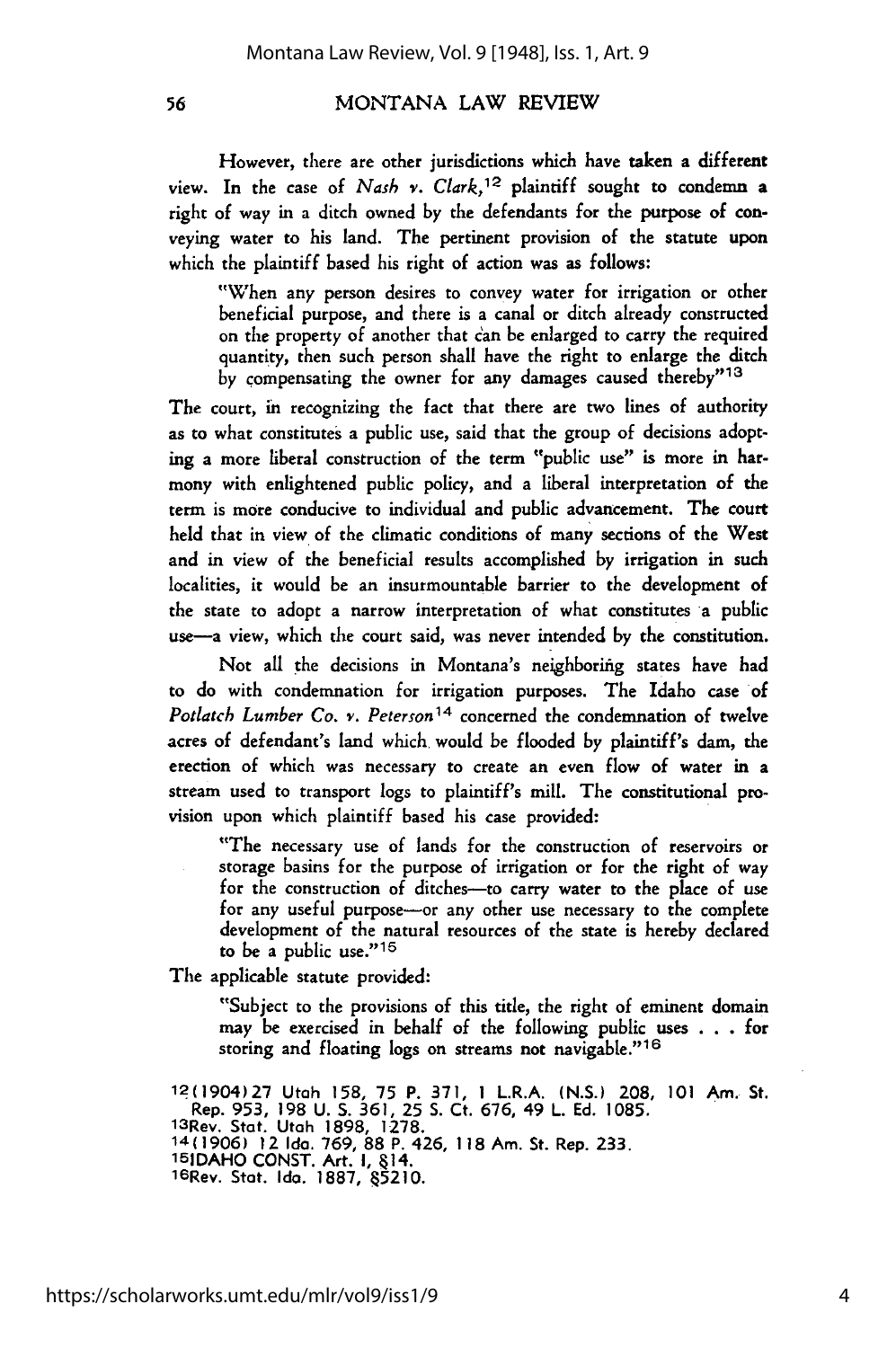#### NOTE AND COMMENT

After holding that the stream was not navigable the year-round and that the plaintiff's cause could thereby qualify under the constitution and the statutes, the court went on to say that lumber was one of the state's leading natural resources, for the development of which the power of eminent domain might be exercised. <sup>17</sup>

Montana has been classified by text authorities and encyclopedias as being within that group of states adopting the more liberal interpretation of what constitutes a public use. The Montana constitution provides that private property shall not be taken for a public use without just compensation 18 and that no person will be deprived of his property without due process of law. 19 In addition, Art. III, Sec. 15, provides:

"The use of all water now appropriated, or that may hereafter be appropriated for sale, rental, distribution, or other beneficial use, and the right of way over the lands of others, for all drains, ditches, flumes, canals, and aqueducts, necessarily used in connection therewith, as well as the sites for reservoirs necessary for the collecting and storing the same, shall be held to be a public use. Private roads may be opened in the manner to be prescribed by law, but in every case the necessity of the road and the amount of the damage to be sustained by the opening thereof, shall be first determined by a jury, and such amount, together with the expenses of the proceeding, shall be paid by the person to be benefited."

Under these constitutional provisions the legislature enacted what is now R.C.M. 1935, Sec. 9934, wherein are designated the public uses for which eminent domain may be exercised.<sup>20</sup>

1 <sup>7</sup> Cases in accord: Oury v. Goodwin **(1891)** 3 Ariz. 255, **26** P. **376;** Ortez v. Hansen **(1905) 35 Colo. 78, 83** P. 964; Dayton Gold & Silver Min. Co. v. Seowell **(1876) 11** Nev. 394; State ex rel. Stand. **Slag** Co. v. Fifth Judicial Court (1943) **62** Nev. **113,** 143 P. **(2d)** 476; Strickley v. Highland Boy **Min:** Co. (1904) **28** Utah **215, 78** P. **296,** 1 L.R.A. **(N.S.) 956,** 3 Ann. Cas. **I110, 107** Am. St. Rep. **711.** <sup>18</sup> Art. **III,** Sec. 14.

2 OPar. **I** covers uses authorized **by** the government of the United States. Condemnations for the direct benefit of the state or political subdivisions thereof which are comprehended within Pars. 2, **3** and 9 would be upheld even in those jurisdictions adhering to the strict interpretation of public use. It is to be noted, however, that the part of Par. **3** allowing the raising of banks of streams, removing obstruction therefrom, and widening, deepening, or straightening their channels, does not specifically provide that such changes may be made only for the benefit of the state or **a** subdivision thereof, and there has been no Montana decision indicating whether this particular public use would be so limited. (State ex rel. Livingston v. District Court, **90** Mont. **191, 300** P. **916,** allowed the condemnation of a small tract of farm land so that the channel of a river might be changed, thereby avoiding the construction of two highway bridges. This condemnation, however, was at the instance of the County). Several other paragraphs of the statute provide for public"

<sup>19</sup>Art. **III,** Sec. **27.**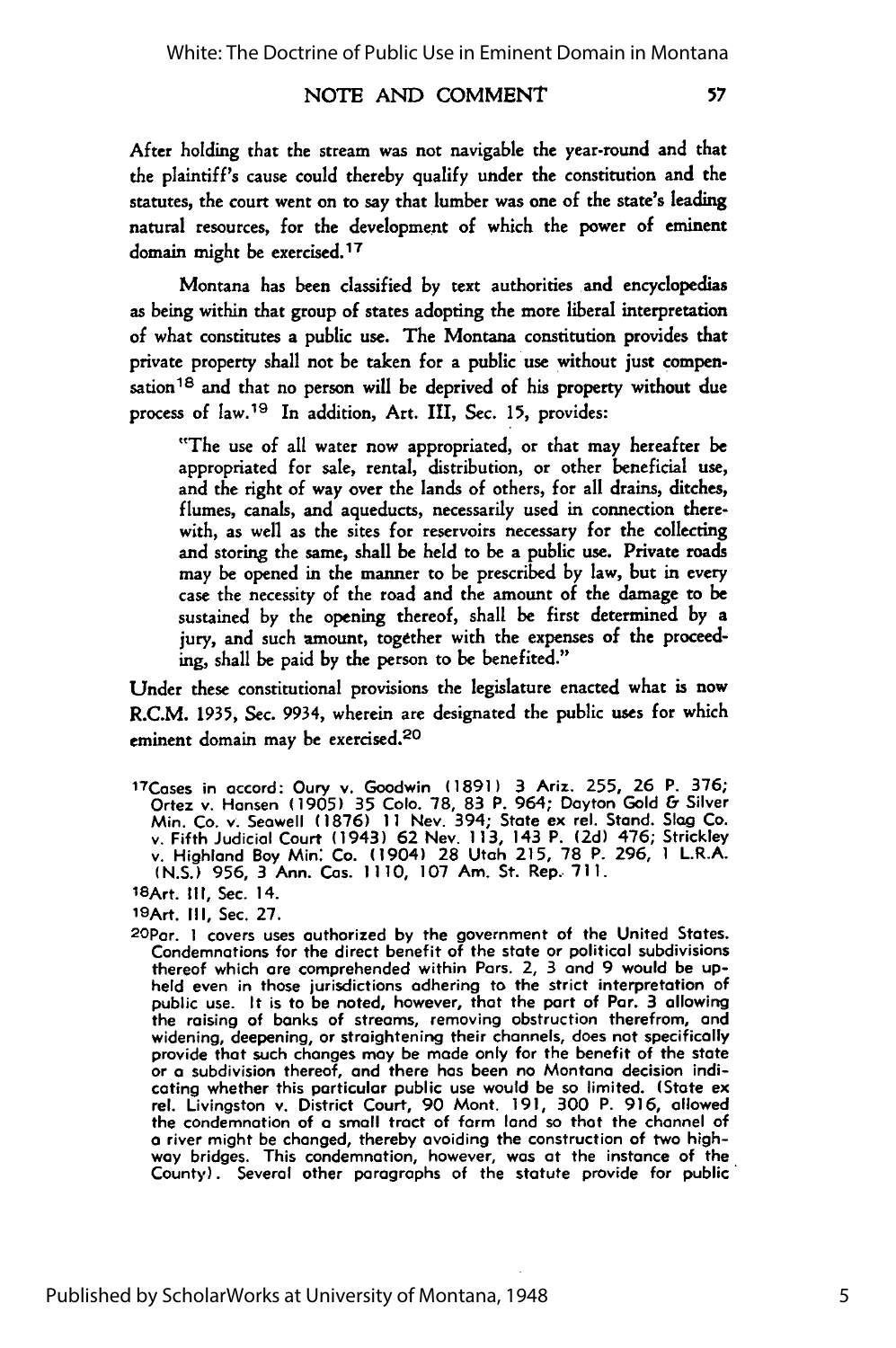One of the earlier cases in Montana involving eminent domain and the question of public use is *Butte, A.* **&** *P. Ry. Co. v. Montana U. Ry. Ry. Co.*<sup>21</sup> where plaintiff sought to condemn defendant's right of way to the extent of allowing its lines to cross defendant's tracks and spurs. Both railroads were interested in the transportation of ore from certain mines. The court, holding for the plaintiff, said:

"In ingrafting upon the law of this jurisdiction the doctrine that the magnitude of the interests involved may properly become a determining factor in sustaining the right of the railroad to construct lateral tracks, branches, and spurs to mines and mining works as public uses, by virtue of the law of eminent domain, we are always duly mindful, not only of the constitutional guaranty of the individual right of possessing and protecting property, but are equally impressed with the declaration that 'the good of the whole' is the very foundation of the constitution. . **.** . The force of the principle might vary in different communities. What cogently applies in Montana with its mountains and quartz would be an absurd process of reasoning to urge in Louisiana. . . . Therefore to correctly define what the force is in the case before us, it is imminently reasonable and appropriate that the conditions of the whole people be considered."

The court admitted that other routes could be found .for the plaintiff's railroad, but in each case the obstacles to be encountered would have made its construction prohibitive. The court concluded that, since the mining industry is one of the important industries of the state, and one in which vast numbers of people are employed and upon which numerous others are indirectly dependent, the condemnation should be allowed.

uses which are essentially of **a** public utility nature and such uses are unquestionably 'sufficient to justify condemnation. These are Pars. **7, 8** and **I1,** which designate telephone or electric light lines, telegraph lines, and electric power lines as public uses. Pars. 4. **5,** 12 and **13** are primarily for the benefit of the mining, agricultural and lumbering industries. In the light of the Montana decisions discussed and cited herein, it seems reasonable to anticipate that these provisions would be upheld as constitutional. However, since the condemnations in the aid of those industries will directly benefit individuals or corporations, their constitutionality would be questionable in jurisdictions where the public benefit element is not .a test. The constitutionality of condem-nation for "private roads leading from highways to residences and farms," found in Par. 6, was upheld in Komposh v. Powers, 75 Mont. 493, 244 P. 298, **275** U. **S.** 504, 48 **S.** Ct.. 156, **72** L. **Ed.** 396. Par. **10,** which provides for tramway lines, has not been interpreted **by** the Montana Supreme Court. **If** the tramway were to be used to transport ore and lumber from places of procurement, it could be justified as a public use in Montana, on the basis of its being a necessary facility in the operations of **a** major industry.

21 **(1895) 16** Mont. 504, 41 P. 232, 50 Am. St. Rep. 508, **31** L.R.A. **298.**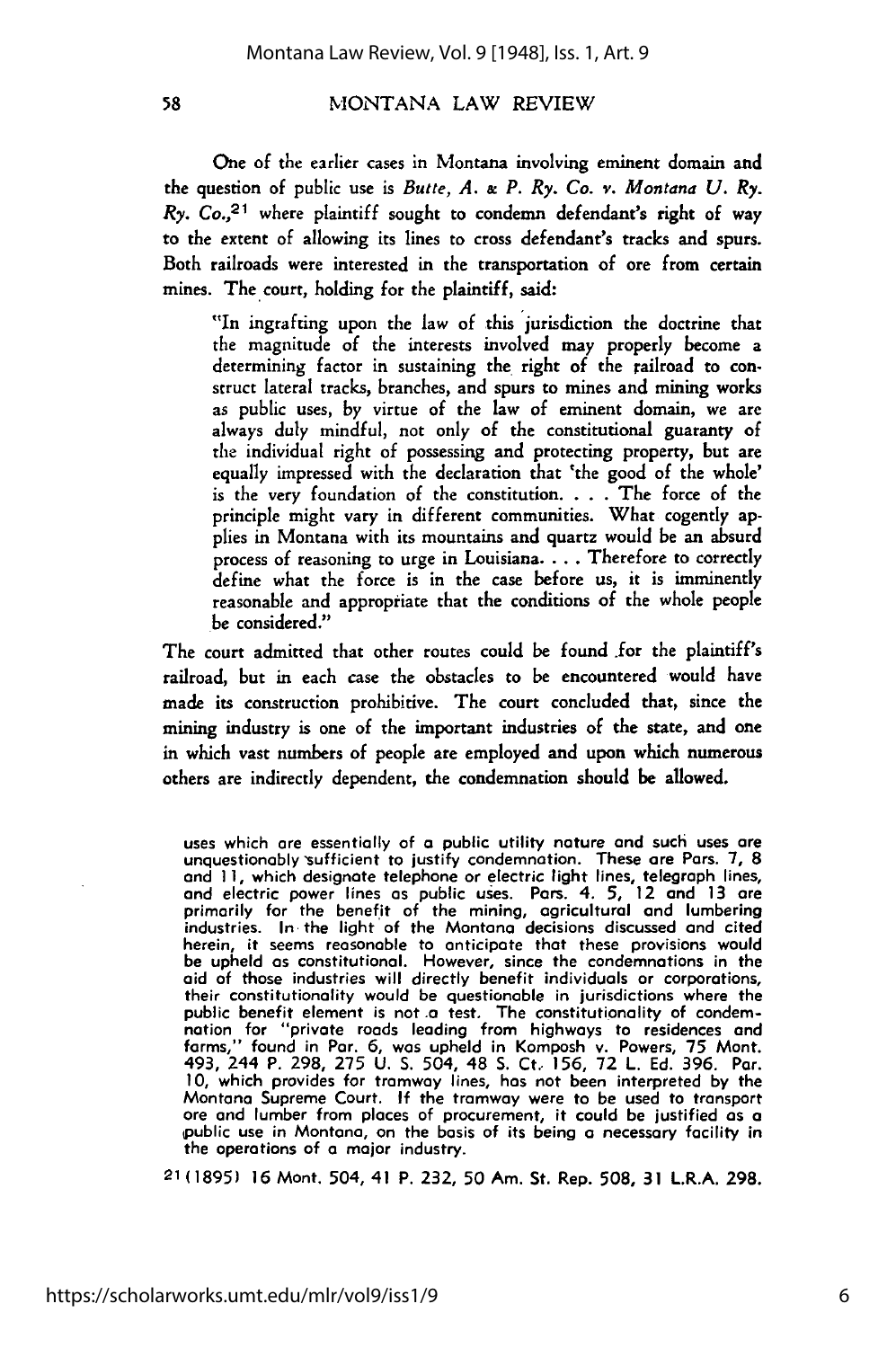## NOTE AND COMMENT

59

Two years later **(1897)** the Supreme Court decided *Ellinghouse v.* Taylor.<sup>22</sup> In this case, plaintiff, proceeding under a legislative act passed in 1891, sought to condemn a right of way across defendant's land for an irrigation ditch. Defendant contended that the statute upon which plaintiff based his right of condemnation was unconstitutional in that it permitted a taking for a private use, and was therefore invalid under Art. III, Sec. 15, of the Montana Constitution. The defendant relied upon a construction given a substantially similar constitutional provision in the California case of *Lorenz v. Jacob.23* The Montana court took the position that a much narrower interpretation of the term public use had been followed in California than the Montana court cared to agree with. The court said that public use is not limited to situations where the persons exercising the power have bound themselves to a direct discharge of a duty to the people at large, in the discharge of which, people are to derive a direct benefit, as, for example, the situation of the common carriers who are bound to transport passengers and freight without discrimination. The court took the position that the right of eminent domain might be exercised where, the public had no direct interest in the operations, whose main end was mere private gain and where the benefit to the people at large could result only from the increase in wealth and the development of the natural resources of the state. In a more recent case the court reiterated its definition of public use. In *Helena Power Commission v. Spratt,24* plaintiff sought to appropriate several tracts of land to be flooded by construction of a dam to be built across the Missouri river. Defendant contended that the taking was not a public use. The court, adopting the views expressed in *Ellingbouse v. Taylor,25* stated that the furnishing of electric power for use in mines and smelters was as great an aid in the development of those industries as was the taking of land for a road to transport machinery, or a ditch to carry water to farm land.

*Kipp v. Daley*<sup>26</sup> was an action where the plaintiffs sought an injunction against a corporation to restrain its construction and operation of a railroad line on a public thoroughfare in the city of Butte, on which the plaintiffs were abutting property owners. The city council, under authority of a statute which gave the city exclusive control and power

22 (1897) **19** Mont. 492, 48 P. **757. 23(1883) 63 Col. 73.** 24(1907) **35** Mont. 108, 88 P. 773. 2 5See Note 22, **supra. 26(1910)** 41 Mont. **509, 110** P. **237.**

Published by ScholarWorks at University of Montana, 1948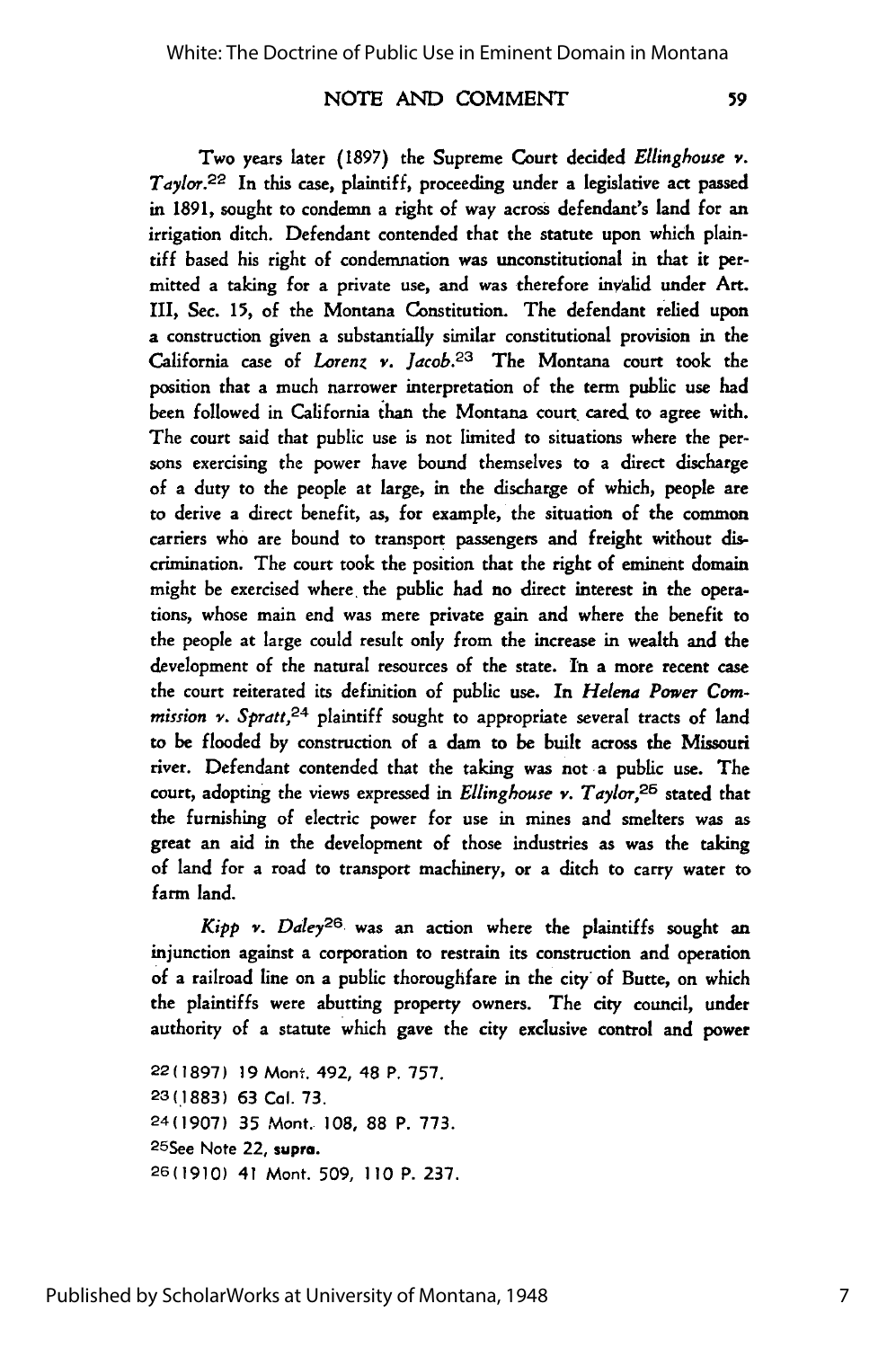to regulate the use of the city streets, had passed an ordinance authorizing such construction. The plaintiffs claimed that they had property rights in the street which would be damaged. The court admitted the existence **of** such property right but held that the construction of the railroad, being essential to defendants in the carrying on of mining operations, an industry which was not only a dominant one in Montana but also one upon which many other business enterprises were dependent, was a public use.

Much is to be said in favor of the view adopted in Montana. It is submitted that it is a view which, while preserving the right of private property, is elastic enough to allow the power of eminent domain to be exercised in a manner most beneficial to private and public interests alike. A study of the cases indicates that the courts, in adopting the narrow view of the doctrine, do not concern themselves with whether or not the condemnation sought will result in public benefit, nor do they hold that the public benefit to accrue is inconsequential. Each case is disposed of by the observation that since the individual who seeks to condemn stands to gain the direct benefits, the use thereby becomes private. The result would seem to be that any development of a natural resource, through the powers conferred by eminent domain, must be accomplished **by** the state itself and not through the medium of individual enterprise.

**Of** course, no one would contend that *any* advancement of public interest is a justification for the taking of private property or that public benefit is synonomous with public use. Yet **it** is difficult to conceive how a distinct line of separation can be drawn between public benefit and public use. The United States Supreme Court has recognized the inadequacy of use by the general public as a test of public use, and, while emphasizing the great caution necessary **to** be shown, has pointed out that there are times and places in which the public welfare could not be promoted without requiring concessions from individuals to each other upon just compensation.<sup>27</sup> This is particularly significant today when the preservation and development of our natural resources is so vital to our public welfare.

27Strickley v. Highland Boy Mining Co. **(1906)** 200 **U. S. 527, 26 S.** Ct. **301, 50** L. **Ed. 581,** 4 Ann. Cos. 1174. This case involved **a** proceeding **by a** mining corporation to condemn **a** right of way for an aerial bucket line across **a** placer mining claim of the defendants. Plaintiffs' mining claim was in **a** high mountain region, and to transport ore to a railway below it built **a** bucket line supported **by** four movable towers, each occupying an area seven and a half feet square on defendant's land. The condemnation was allowed.